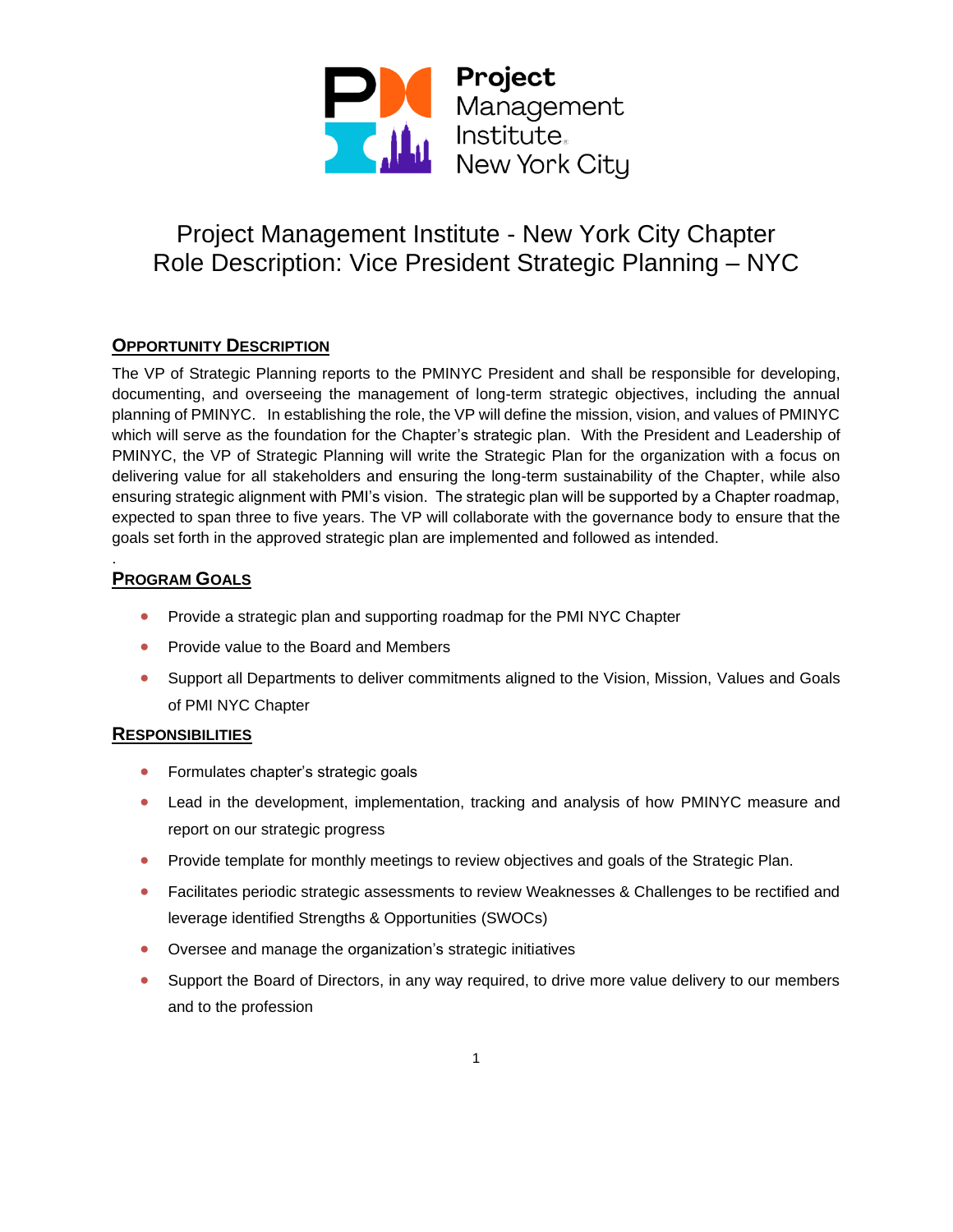

### **ROLES AND RESPONSIBILITIES**

- Work with VPs across departments to ensure collaboration on the development of shared goals to support the Strategic Plan
- Evaluate any activities that arise outside the approved strategic plan to determine alignment with overall long-term goals
- Review all Chapter appointments such as replacement of Board members, the Nominating Committee, and any other special committees in accordance with Chapter bylaws and the longterm strategic plan
- Develop and implement a succession and transition plan
- Provide guidance and counsel to the Board as needed
- Oversee the newly formed Executive Advisory Board and related events as needed by the President
- Create fruitful partnerships to fulfill members support and needs thru the Project Economy
- Promote leadership development opportunities for board development
- Perform any duties assigned by the President

#### **STRATEGIC AND BUSINESS MANAGEMENT SKILLS:**

- Big Picture Thinking
- Superior influencing skills and ability to work successfully with peers, a true team player
- Strong strategic thinking/planning and in managing, leading, and influencing diverse groups of people
- Skilled in effectively engaging others both internally and externally in order to build partnerships, achieve strategic initiatives, and attain organizational goals
- Exceptional problem solving and analytical skills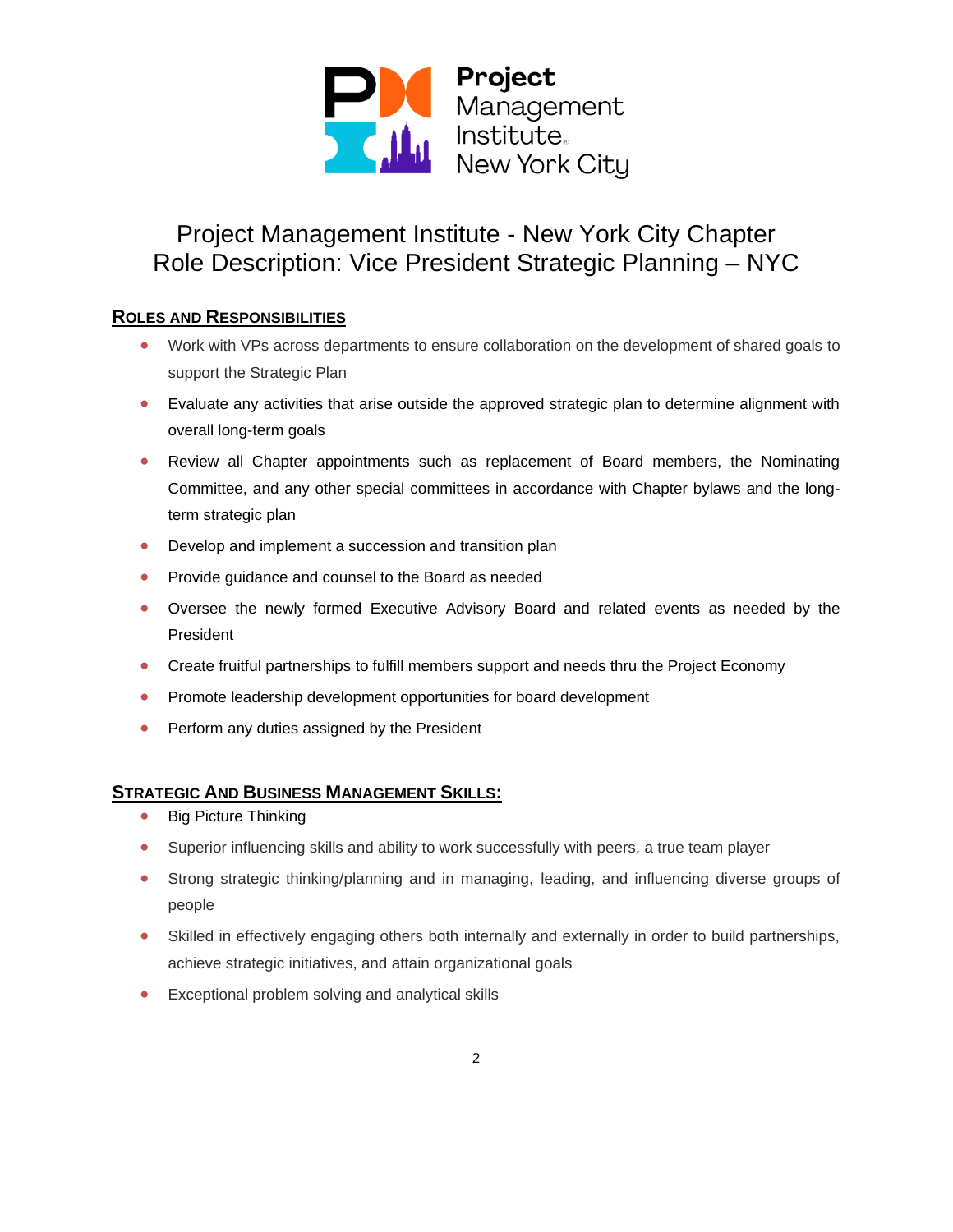

- Ability to simplify complex problems, work succinctly with others and be able to navigate political landscapes
- Ability to construct new and innovative solutions for complex and varying problems and situations while approaching issues/problems by considering the larger perspective or context
- Ability to lead while being part of an integrated team, including the ability to develop talent and build a high performing team
- Commercial Acumen
- PMI Knowledge and Experience
- Volunteer Recognition and Appreciation

#### **LEADERSHIP SKILLS**

- Project, Program and People Management Skills
- Able to delegate effectively
- Coaching and Mentoring
- Conflict Resolution skills
- Skilled in Strategic Planning and Process Execution
- Team building Skills
- Excellent Communication Skills
- Effective Listening Skills

#### **COMMITMENT REQUIRED**

- Minimum 30/50 hours per month
- Average Years of Project Management Experience: 18
- Average Years of PMI Volunteer Experience: 7.5